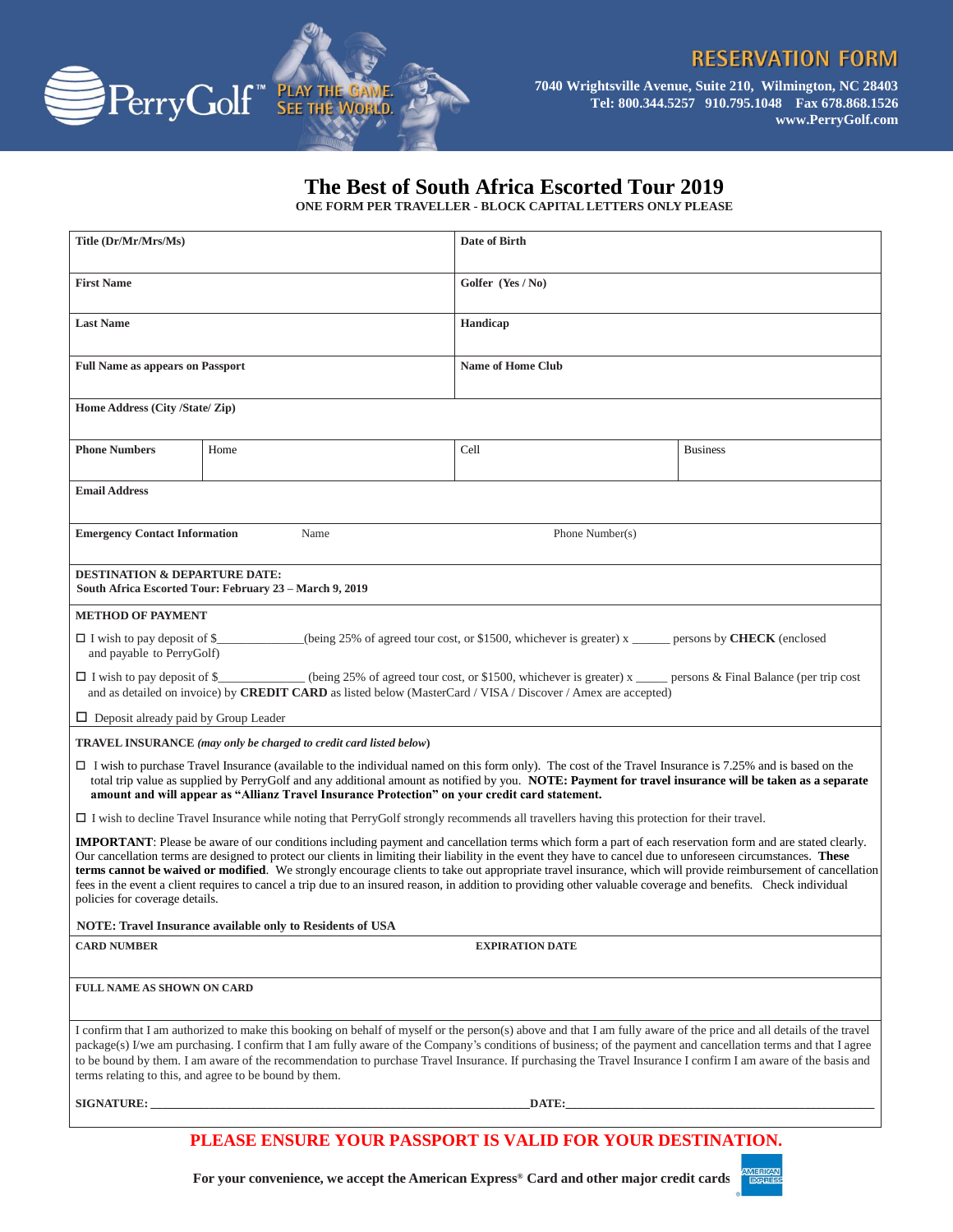## **Perry Travel Inc (DBA PerryGolf)**

(a company incorporated in the State of Georgia)

7040 Wrightsville Avenue, Suite 210, Wilmington, NC 28403 Tel: 800 344 5257 / 910 795 1048 Fax: 678 868 1526 E-mail[: information@perrygolf.com](mailto:information@perrygolf.com) Web: [www.PerryGolf.com](http://www.perrygolf.com/)

## **CONDITIONS OF BUSINESS The Best of South Africa Escorted Tour 2019 (Effective 1 November, 2018)**

**Conditions & General Information:** The conditions below form the basis of any contract between you and PerryGolf (the Company). When you contact the Company to book your tour, you appoint them to act as your agent to obtain the requested services for you. When they have done so, and you have confirmed the booking and paid the deposit, they will accept responsibility for providing your vacation from that point onwards. No employee or representative of the Company has the authority to change these conditions or information.This Agreement shall be governed by the substantive laws of the State of Georgia. The parties irrevocably agree that any judicial proceedings relating to this agreement will be filed in a court of competent jurisdiction within Fulton County, State of Georgia, United States of America.

**Deposit & Final Payment**: In order to confirm a booking a non-refundable deposit of 25% of agreed land trip cost per person (subject to a minimum deposit of \$1500 per person) is required. It may be paid by check, or credit card – MasterCard, VISA, Discover or American Express may be used. Bookings are only accepted subject to the availability of required tour services such as accommodations and golf starting times. Payment of balances and cancellation penalty schedules are as outlined below.

| THE BEST OF SOUTH AFRICA ESCORTED<br><b>TOUR</b><br>*Days prior to commencement of PerryGolf<br>arrangements at destination |                             |  | <b>CANCELLATION PENALTY SCHEDULE</b><br>(% based on full trip value) |                 |
|-----------------------------------------------------------------------------------------------------------------------------|-----------------------------|--|----------------------------------------------------------------------|-----------------|
| <b>PAYMENT SCHEDULE</b>                                                                                                     |                             |  | 200 days or more prior                                               | \$750 penalty   |
| Deposit on booking                                                                                                          | 25% (min deposit $$1,500$ ) |  | 199 - 90 days                                                        | Loss of deposit |
| $100$ days prior*                                                                                                           | <b>Full balance</b>         |  | $89 - 60$ days                                                       | 50%             |
|                                                                                                                             |                             |  | 59 days or less                                                      | No refund       |

**Travel Insurance:** PerryGolf strongly recommends that you have travel insurance to assist with such items as luggage and trip cancellation. PerryGolf is not liable for loss, damage or theft of luggage or personal belongings, for personal injury, accident or illness. It is important for your own self-interest and protection that you make certain you have adequate coverage. Check with your insurance company or travel agent. You may learn more about the Travel Insurance available to PerryGolf clients from Allianz Global Assistance by visiting our website at [http://www.perrygolf.com/pages/protection.shtml.](http://www.perrygolf.com/pages/protection.shtml) For detailed policy information on the travel benefits available, please [click here](https://www.allianzworldwidepartners.com/usa/terms-and-conditions/001004365) to go to the Allianz website.

You will only be insured once you receive confirmation of cover from Allianz Global Assistance and thus if you do not receive confirmation within 7 days of your request for cover or the cover value is not as you require, please contact us immediately.

By special arrangement, PerryGolf clients may check the appropriate box on the reservation form and be enrolled with Allianz Global Assistance. PerryGolf acts as an agent of Allianz Global Assistance. If you select to purchase the Travel Insurance, we will use your PerryGolf trip value as your required level of cover. If you wish to increase this covered value to include any other costs that relate to your trip and not supplied by PerryGolf, then you must inform us in writing or by email of the additional value to be insured. You will only be insured once you receive confirmation of cover from Allianz Global Assistance.

Travel Protection Plan is available only to Residents of the USA.

**Travel Insurance is based on the stated trip value notified by you to us when protection is taken out. If trip value subsequently increases, unless agreed and stated in writing, there will be no protection provided for the increased amount unless additional premium is paid.**